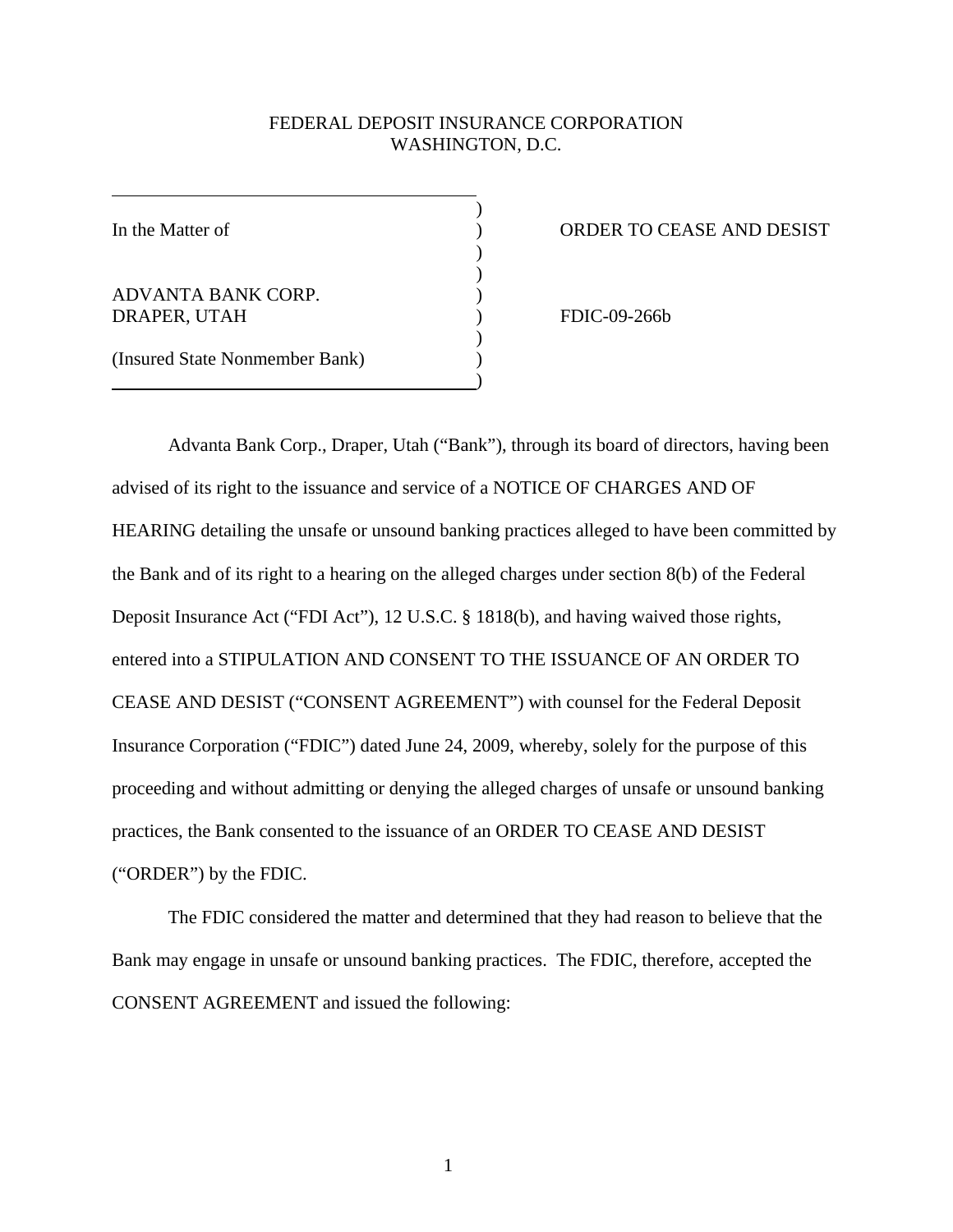## **ORDER TO CEASE AND DESIST**

**IT IS ORDERED**, that the Bank, institution-affiliated parties, as that term is defined in section 3(u) of the Act, 12 U.S.C. § 1813(u), of the Bank and its successors and assigns, cease and desist from the following unsafe or unsound banking practices:

- 1. The Bank's Board of Directors and Management operating the Bank in a manner that causes the Bank's significant financial deterioration;
- 2. Operating with inadequate capital for the Bank's risk profile; and
- 3. Operating in a manner that does not sustain satisfactory earnings performance to maintain sufficient capital in relation to the Bank's risk profile.

**IT IS FURTHER ORDERED**, that the Bank, its institution-affiliated parties and its successors and assigns take affirmative action as follows:

## **MANAGEMENT**

 1. (a) The Bank shall have and retain qualified management. Each member of management shall possess qualifications and experience commensurate with his or her duties and responsibilities at the Bank. The qualifications of management personnel shall be evaluated on their ability to:

- (1) Comply with the requirements of the ORDER;
- (2) Operate all aspects of the Bank in a safe and sound manner, giving due consideration to the Bank's asset quality, capital adequacy, earnings, management effectiveness, liquidity, and its sensitivity to market risk; and
- (3) Comply with applicable laws and regulations.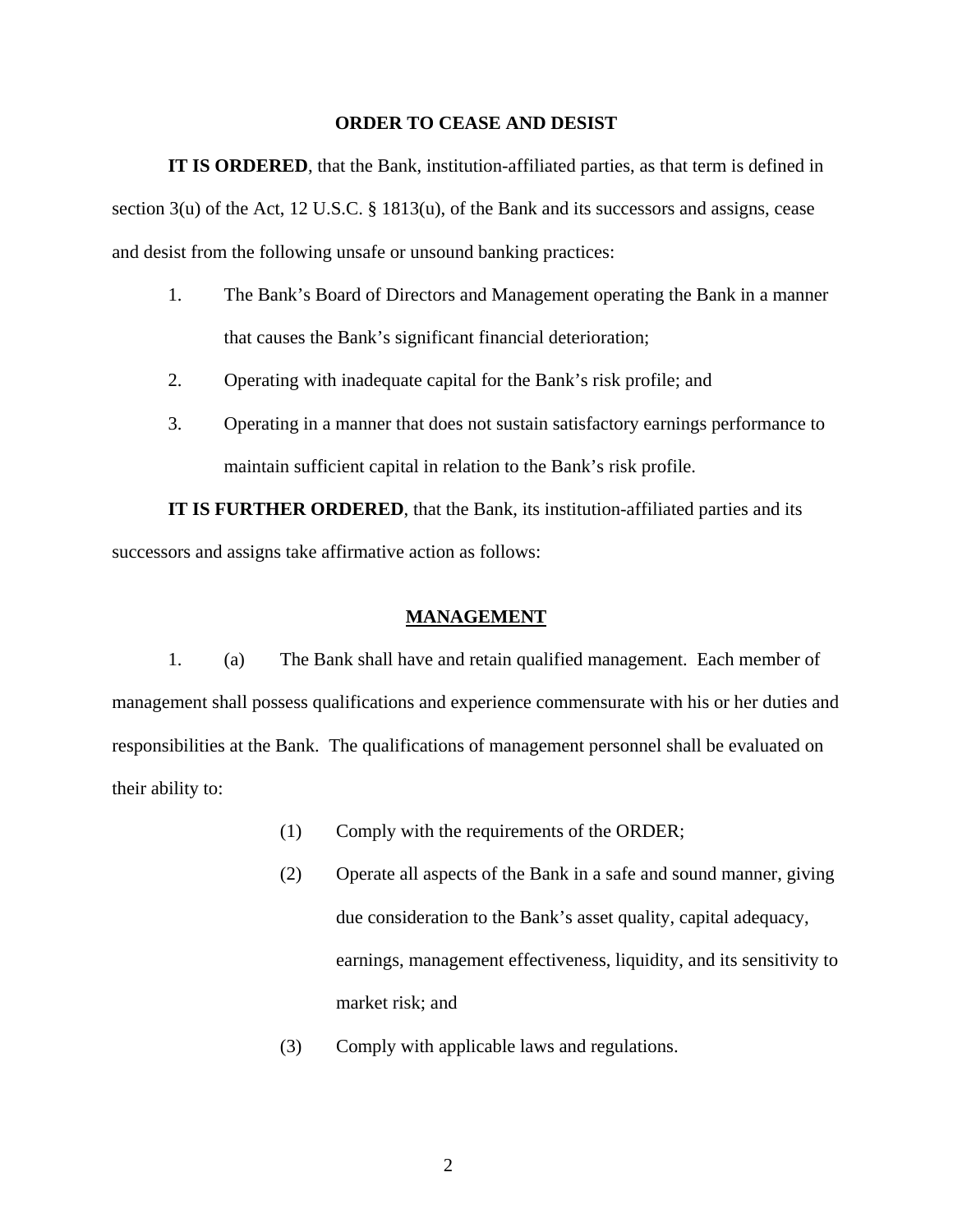(b) While this ORDER is in effect, the Bank shall notify the New York Regional Director ("Regional Director") in writing of any resignations and/or terminations of any members of its board of directors and/or any of its senior executive officer(s) within 15 days of the event. The Bank shall also establish procedures to ensure compliance with section 32 of the FDI Act, 12 U.S.C. § 1831i and Subpart F of Part 303 of the FDIC's Rules and Regulations, 12 C.F.R. §§ 303.100 through 303.103. In addition, the Bank shall notify the Regional Director in writing when it proposes to add any individual to the Bank's board of directors or employ any individual as a senior executive officer. The notification must be received at least 30 days before such addition or employment is intended to become effective and should include a description of the background and experience of the individual(s) to be added or employed.

# **MANAGEMENT – BOARD SUPERVISION**

 2. Within 30 days after the effective date of this ORDER, the Bank's board of directors shall increase its participation in the affairs of the Bank by assuming full responsibility for the approval of the Bank's policies and objectives and for the supervision of the Bank's management, including all the Bank's activities. The board's participation in the Bank's affairs shall include, at a minimum, monthly meetings in which the following areas shall be reviewed and approved by the board: reports of income and expenses; insider, charged-off, delinquent, nonaccrual, and recovered loans; investment activities; material changes to policies; and individual committee actions impacting the aforementioned. The Bank's board of directors' minutes shall document the board's reviews and approvals, including the names of any dissenting directors.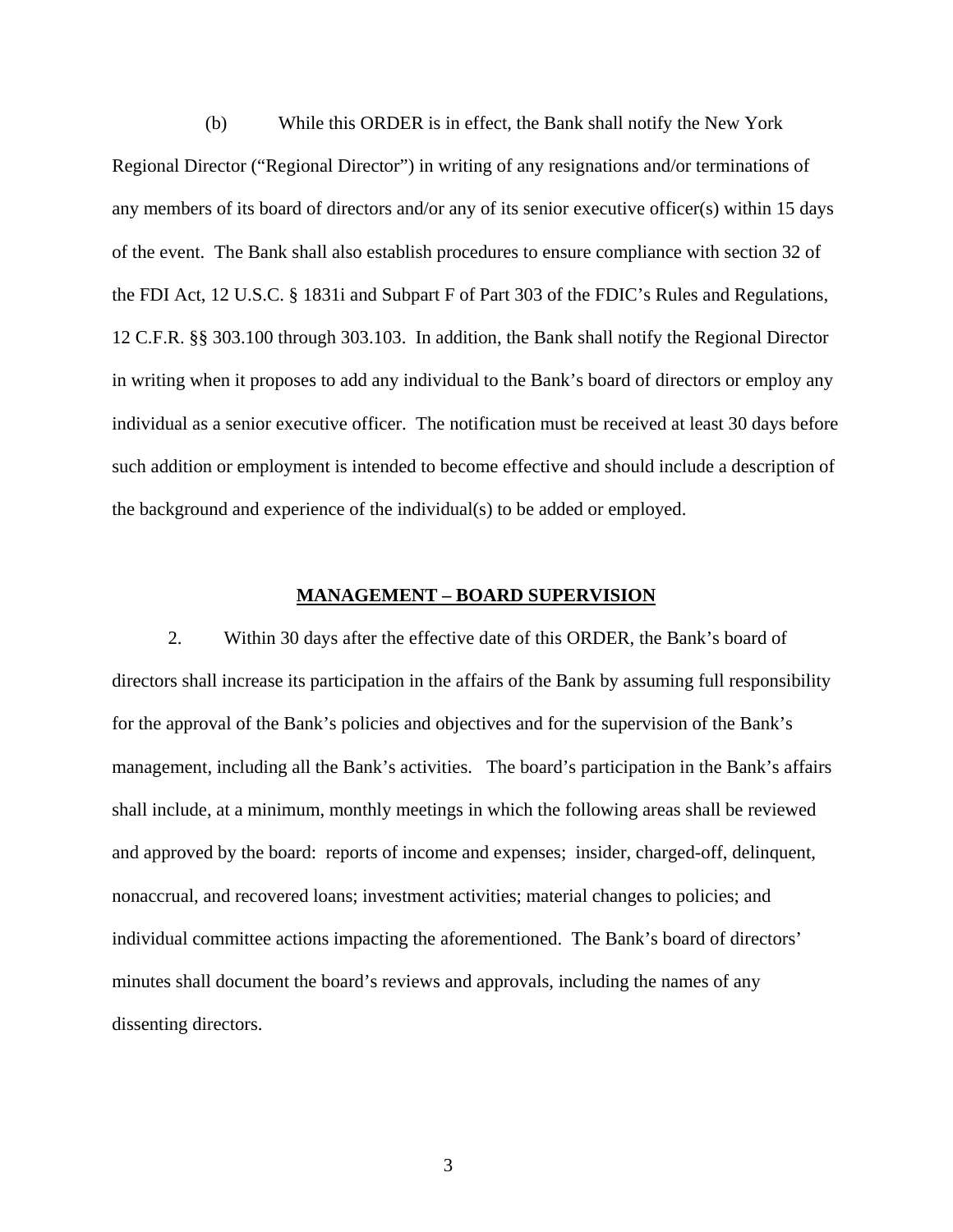### **STRATEGIC PLAN AND BUDGET/EXECUTIVE COMPENSATION**

3. (a) Within 30 days of this ORDER, the Bank shall submit to the Regional Director for review and approval a written strategic plan and budget providing for the orderly discontinuance of deposit-taking operations and the voluntary termination of deposit insurance after the repayment in full of all deposits. In connection therewith, the Bank shall provide the Regional Director with pro forma financial statements for the period necessary to complete the orderly liquidation of assets. This plan shall, at a minimum, provide for: (i) the responsibilities of the Bank's board of directors regarding the definition, approval, implementation, and monitoring of the strategic plan and budget, and the procedures designed to ensure that the board of directors fulfills such responsibilities; (ii) the repayment in full of all deposits; (iii) the operating assumptions that form the bases for major projected income and expense components; (iv) financial performance objectives, including plans for earnings, liquidity, and capital supported by detailed quarterly and annual pro forma financial statements, including projected budgets, balance sheets, and income statements; and (v) the establishment of a monthly review process to monitor the actual income and expenses of the Bank in comparison to budgetary projections. Notwithstanding the above, the Bank may submit a plan for future activities during the years in which the Bank is implementing the orderly discontinuation of deposit taking operations contemplated by this provision. The plan, subject to the prior approval of the FDIC, may permit the continuation of deposit taking activities.

 (b) Within 30 days from the effective date of this ORDER, the Bank shall submit to the Regional Director for review and approval an Executive Compensation Plan which incorporates qualitative as well as profitability performance standards. For purposes of this paragraph, "compensation" refers to any and all salaries, bonus and other benefits of every kind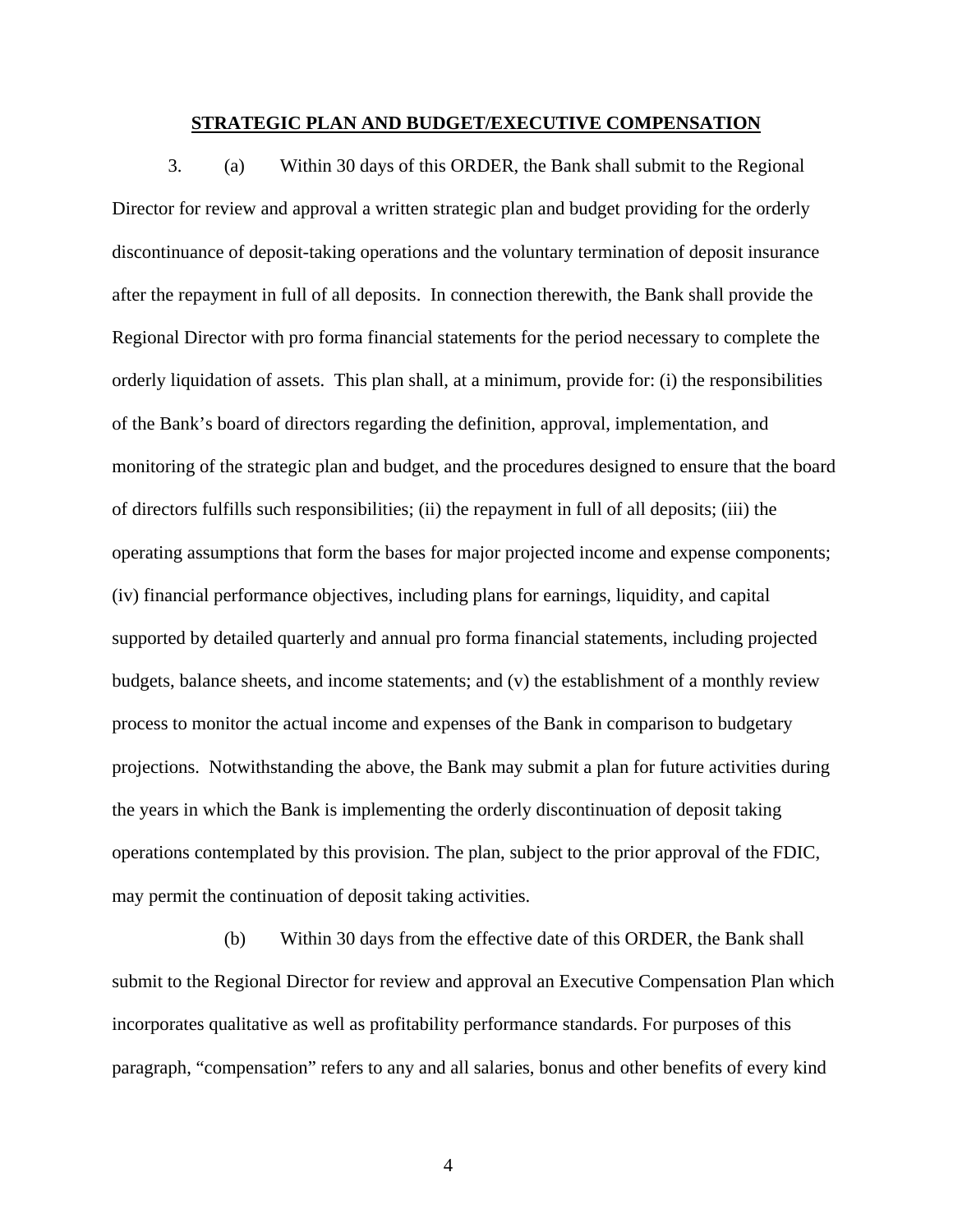and nature whatsoever, whether paid directly or indirectly. Executive officers are defined as any officer designated as chairman of the board, vice-chairman of the board, president, chief executive officer, executive vice president, senior vice president, or chief financial officer.

### **CAPITAL ADEQUACY**

4. (a) Within 30 days of the effective date this ORDER, the Bank shall submit to the Regional Director, for review and approval, an acceptable written plan to achieve and maintain sufficient capital at the Bank. The plan shall, at a minimum, address: (i) the Bank's current and future capital requirements; (ii) the Bank's level of concentrations of credit; (iii) the volume of the Bank's adversely classified assets; (iv) the Bank's anticipated level of retained earnings; (v) the collectability of on-book account receivables and other assets associated with securitized assets; and (vi) source and timing of additional funds to fulfill the future capital needs of the Bank.

 (b) Notwithstanding the provisions of paragraph 4(a) the Bank shall at all times during the term of this ORDER, maintain its Tier 1 Leverage Capital ratio at a level of no less than 5 percent and Total Risk-Based Capital ratio equal to or greater than 10 percent, which during the term of this Order shall be calculated and reported in writing to the Regional Director within 15 days of the end of each month. For the purpose of reporting the Tier 1 Leverage Capital ratio at the end of months which do not represent the end of a quarter, the Tier 1 Leverage Capital ratio shall be calculated by substituting month-end Total Assets for quarterly Average Assets.

 (c) After the Regional Director approves the capital plan, the Bank's board of directors shall adopt the capital plan, including any modifications or amendments requested by

 $\overline{5}$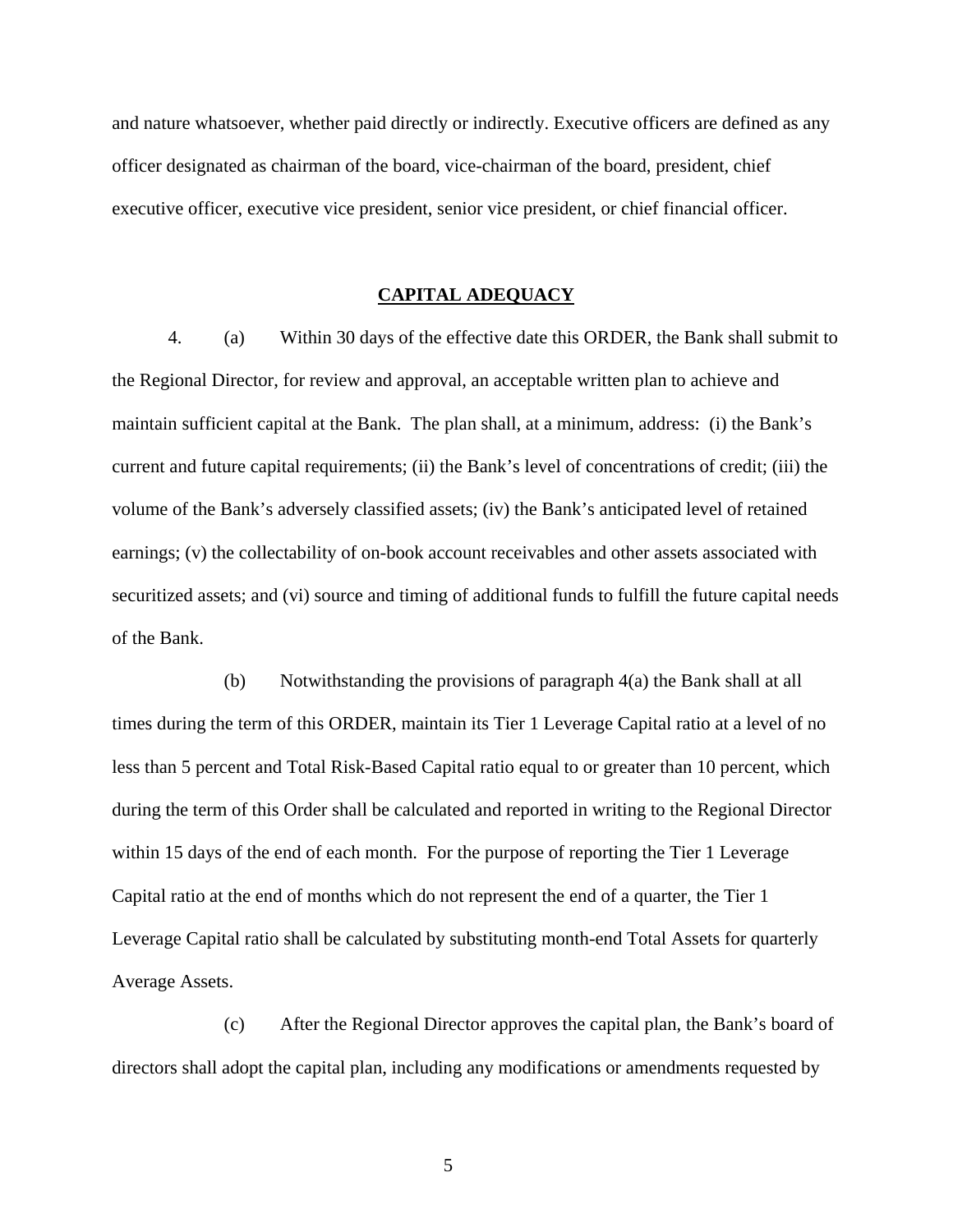the Regional Director. Thereafter, the Bank shall immediately initiate measures detailed in the capital plan, to the extent such measures have not previously been initiated, to effect compliance with the plan within thirty (30) days after the Regional Director responds to the capital plan.

(d) In addition, the Bank shall comply with the FDIC's Statement of Policy on Risk-Based Capital found in Appendix A to Part 325 of the FDIC's Rules and Regulations, 12 C.F.R. Part 325, App. A.

(e) For purposes of this ORDER, all terms in this Order relating to capital shall be calculated according to call report instructions, FIL-20-2009, and the methodology set forth in Part 325 of the FDIC's Rules and Regulations, 12 C.F.R. Part 325.

## **FUNDS MANAGEMENT AND LIQUIDITY**

5. Within 30 days of this Order, the Bank shall submit to the Regional Director an acceptable, comprehensive liquidity contingency plan. The written plan shall, at a minimum,

(a) assess possible liquidity events that the Bank may encounter and identify responses to the potential impact of such events on the Bank's short-term, intermediate-term, and long-term liquidity profile;

(b) provide for weekly review of the Bank's deposit structure, including volume and trend of total deposits, maturity distribution of all time deposits; and

(c) provide for weekly calculation and reporting of the Bank's liquidity posture in a format acceptable to the Regional Director.

## **PARENT COMPANY/AFFILIATE RELATIONS**

 6. Without the prior written consent of the Regional Director, the Bank shall not directly or indirectly enter into, participate in, or otherwise engage in or allow any extension of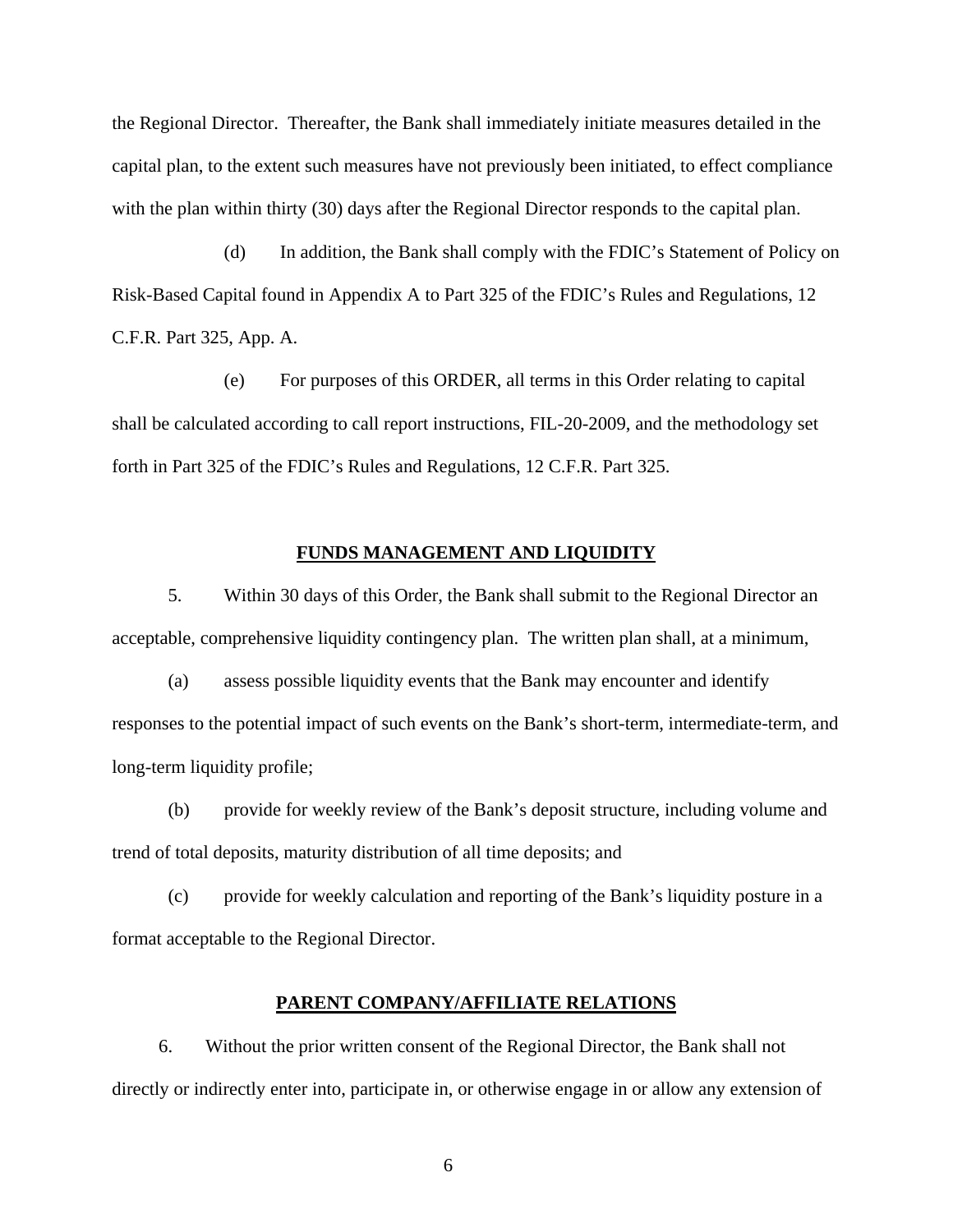credit to Advanta Corp. (the "Parent Company") or to any other "affiliate" of the Bank and/or directly or indirectly enter into, participate in, or otherwise engage in or allow any "covered transaction" or "transaction covered" with the Parent Company or with any "affiliate" of the Bank regardless of whether such "extension of credit", "covered transaction" or "transaction covered" would be prohibited, limited or otherwise regulated by Sections 23A or 23B of the Federal Reserve Act ("Sections 23A and 23B"), 12 U.S.C. §§ 371c and 371c-1.

For purposes of this ORDER, "extension of credit" shall be defined as set forth at 12 C.F.R. § 215.3 and "affiliate," "covered transaction" and "transaction covered" shall have the meanings set forth in Sections 23A and 23B; provided, however, that the terms "covered transactions" and "transactions covered" shall not include the continued provision of and payments for operational services provided by affiliates under pre-existing contracts in the normal course of business, including the provision of technology platforms and dual employees. Additionally, for purposes of this ORDER, any transaction by the Bank with any person or entity shall be deemed to be a transaction with an "affiliate" of the Bank if any of the proceeds of the transaction are used for the benefit of, or transferred to any Bank affiliate.

7. (a) As of the effective date of this ORDER, the Bank shall not make any payment, directly or indirectly, to or for the benefit of the Parent Company or any other Bank affiliate, without the prior written consent of the Regional Director, except for the continued provision of and payments for operational services provided by affiliates under reasonable preexisting contracts and arrangements in the normal course of business.

 (b) As of the effective date of this ORDER, the Bank shall not enter into any contract or modification of an existing contract with its Parent Company or any other Bank affiliate, or increase the periodic payments under any existing contract with its Parent Company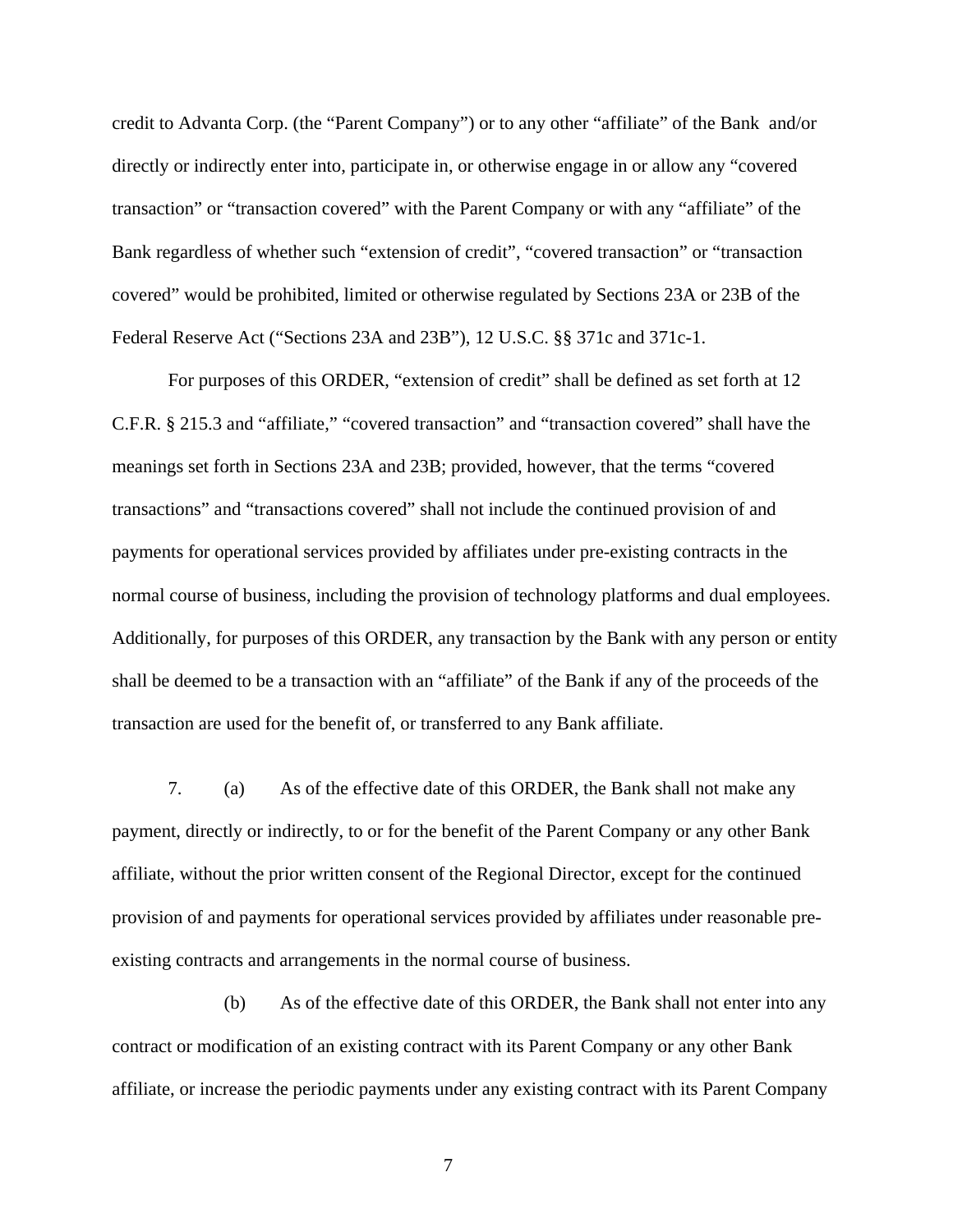or any other Bank affiliate without submitting the new contract, modification, or information concerning the proposed increase in any existing contract with its Parent Company or any other Bank affiliate to the Regional Director for review and comment.

# **CASH TRANSACTIONS**

8. As of the effective date of this Order, all transactions for the withdrawal, transfer or other utilization of Bank cash assets must be approved in writing by a Bank officer.

## **DIVIDEND RESTRICTION**

 9. As of the effective date of this ORDER, the Bank shall not declare or pay any dividends without the prior written consent of the Regional Director. Requests for approval shall be received at least 30 days prior to the proposed date for the declaration of dividends and shall contain, but not be limited to, information on consolidated earnings for the most recent annual period and the last quarter.

# **CONTINUED SERVICING OF CREDIT CARD ACCOUNTS**

 10. (a) The Bank shall take all steps necessary to ensure that the Bank infrastructure, staffing, and contracts necessary to service the Bank credit card accounts and related Bank owned and Bank managed (owned by Advanta Business Card Master Trust or the Parent Company) account receivables (collectively, "account receivables") remain in place.

 (b) Any materially adverse changes to the servicing of the account receivables, including but not limited to new contracts with vendors, and amendments to or cancellation of existing contracts with vendors that materially adversely affect the servicing of the account receivables must receive prior written non-objection by the Regional Director.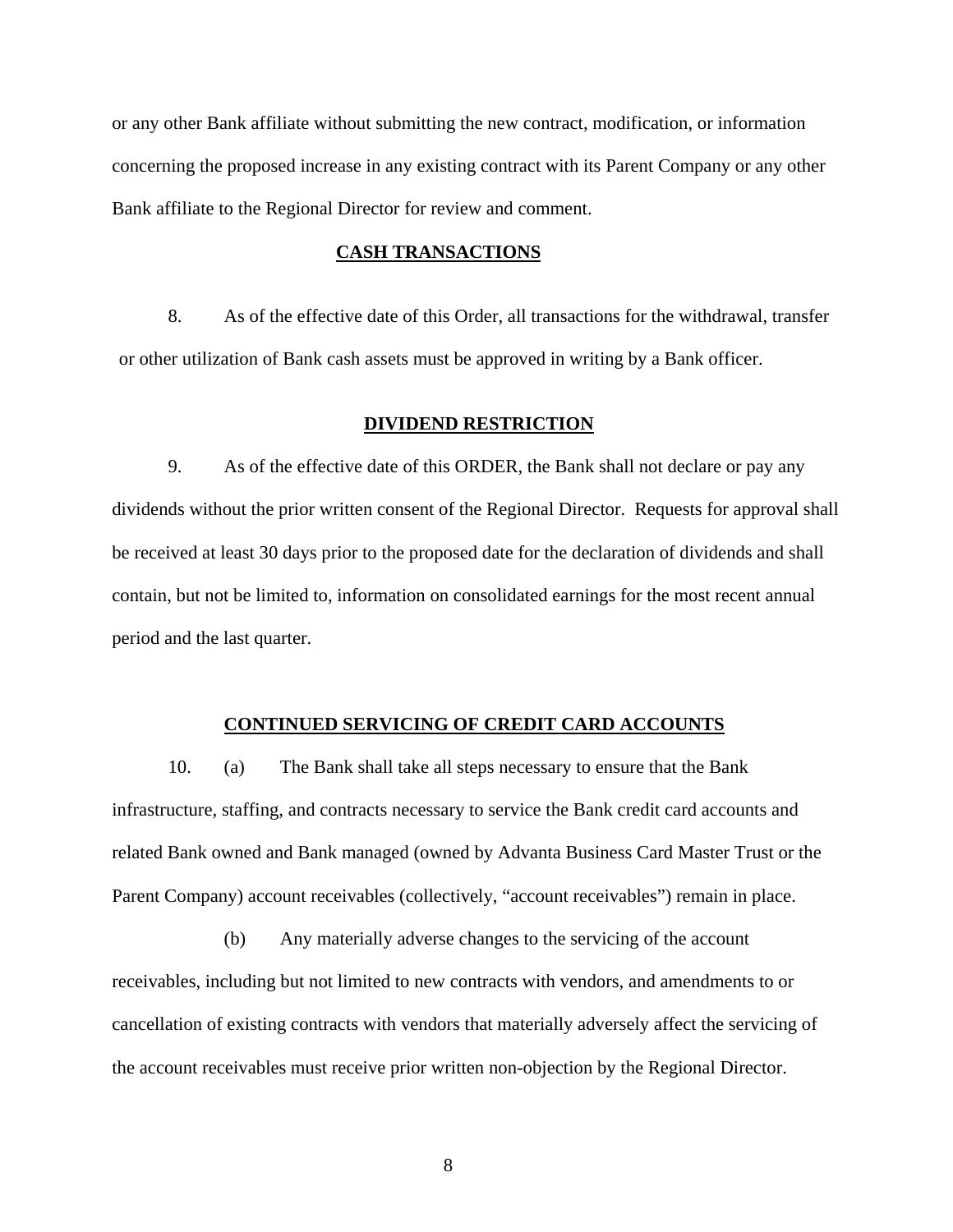(c) Any unavoidable changes to the servicing of the credit card accounts must be reported by the Bank to the Regional Director within 5 days of the Bank receiving notice of the changes.

# **CHANGE IN BALANCE SHEET STRUCTURE OR OPERATIONS**

 11. Without prior written non-objection from the Regional Director, the Bank shall not engage in any transaction that would materially alter its balance sheet composition, including growth in total assets, significant changes in funding sources, or entering into or exiting existing contracts for services provided by the Bank or to the Bank.

# **BROKERED DEPOSITS**

12. As of the effective date of this Order the Bank shall not renew, rollover, or accept "Brokered Deposits" (as such term is defined at 12 C.F.R. § 337.6).

# **COMPLIANCE WITH LAWS AND REGULATIONS**

13. Within 30 days from the effective date of this ORDER, the Bank shall take steps necessary, consistent with sound banking practices, to ensure future compliance with all applicable laws, rules, and regulations.

### **PROGRESS REPORTS**

14. Within thirty (30) days after the end of the calendar quarter following the effective date of this ORDER, and by the 30th day after the end of every calendar quarter thereafter, the Bank shall furnish written progress reports to the Regional Director detailing the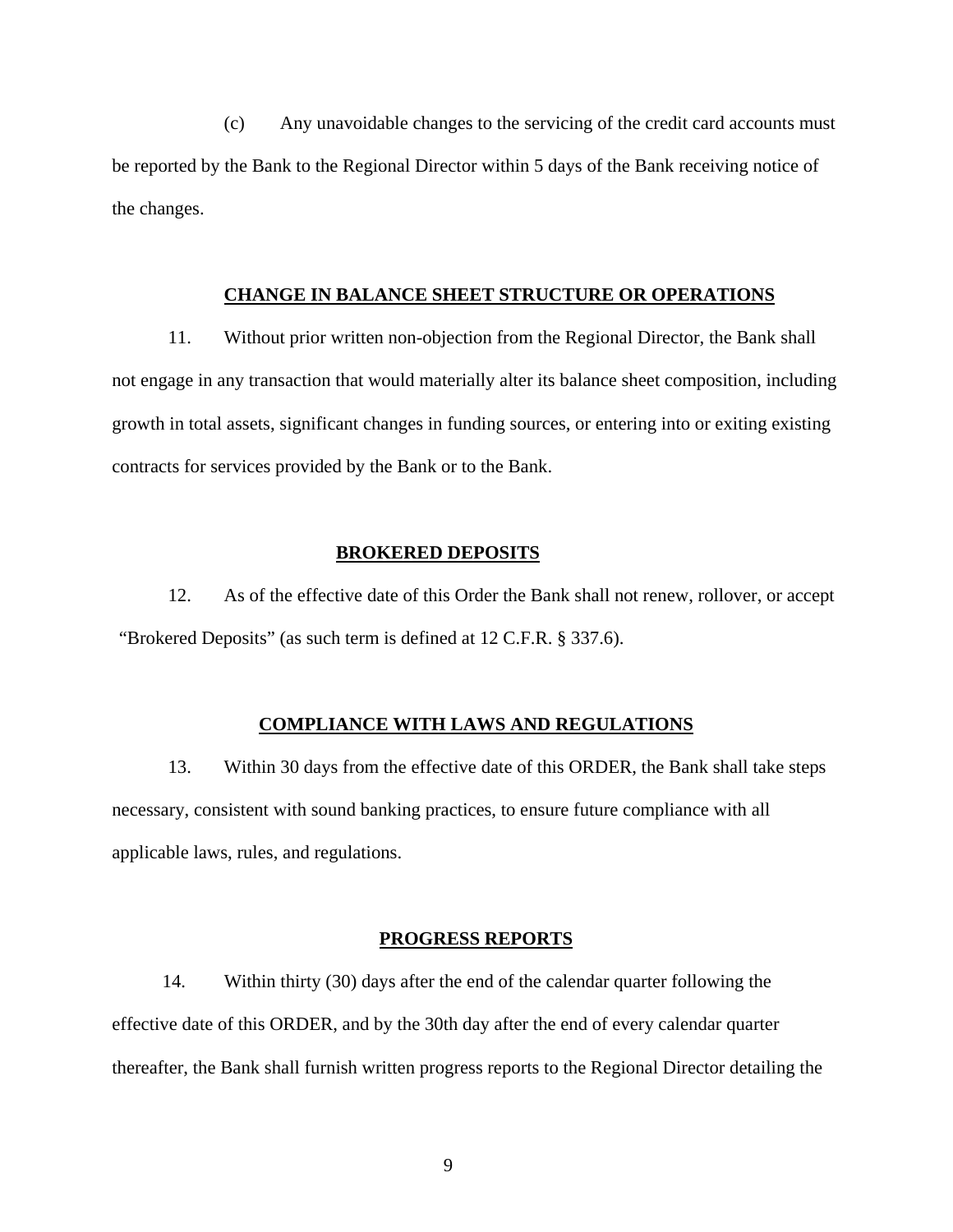form, content, and manner of any actions taken to secure compliance with this ORDER, and the results thereof.

#### **NOTICE TO SHAREHOLDERS**

15. Within thirty (30) days of the effective date of this ORDER, the Bank shall send to its shareholders or otherwise furnish a description of this ORDER. The description shall fully describe the ORDER in all material respects. The description and any accompanying communication, statement, or notice shall be sent to the FDIC, Division of Supervision and Consumer Protection, Accounting and Securities Disclosure Section, 550 17th Street, N.W., Washington, D.C. 20429 for review at least 20 days prior to dissemination to shareholders. Any changes requested to be made by the FDIC shall be made prior to dissemination of the description, communication, notice or statement.

#### **OTHER ACTIONS**

 16. It is expressly and clearly understood that if, at any time, the Regional Director shall deem it appropriate in fulfilling the responsibilities placed upon the Regional Director under applicable law to undertake any further action affecting the Bank, nothing in this ORDER shall in any way inhibit, estop, bar or otherwise prevent the Regional Director from doing so, including, but not limited to, the imposition of civil money penalties.

17. It is expressly and clearly understood that nothing herein shall preclude any proceedings brought by the Regional Director to enforce the terms of this ORDER, and that nothing herein constitutes, nor shall the Bank contend that it constitutes, a waiver of any right, power, or authority of any other representatives of the United States, departments or agencies